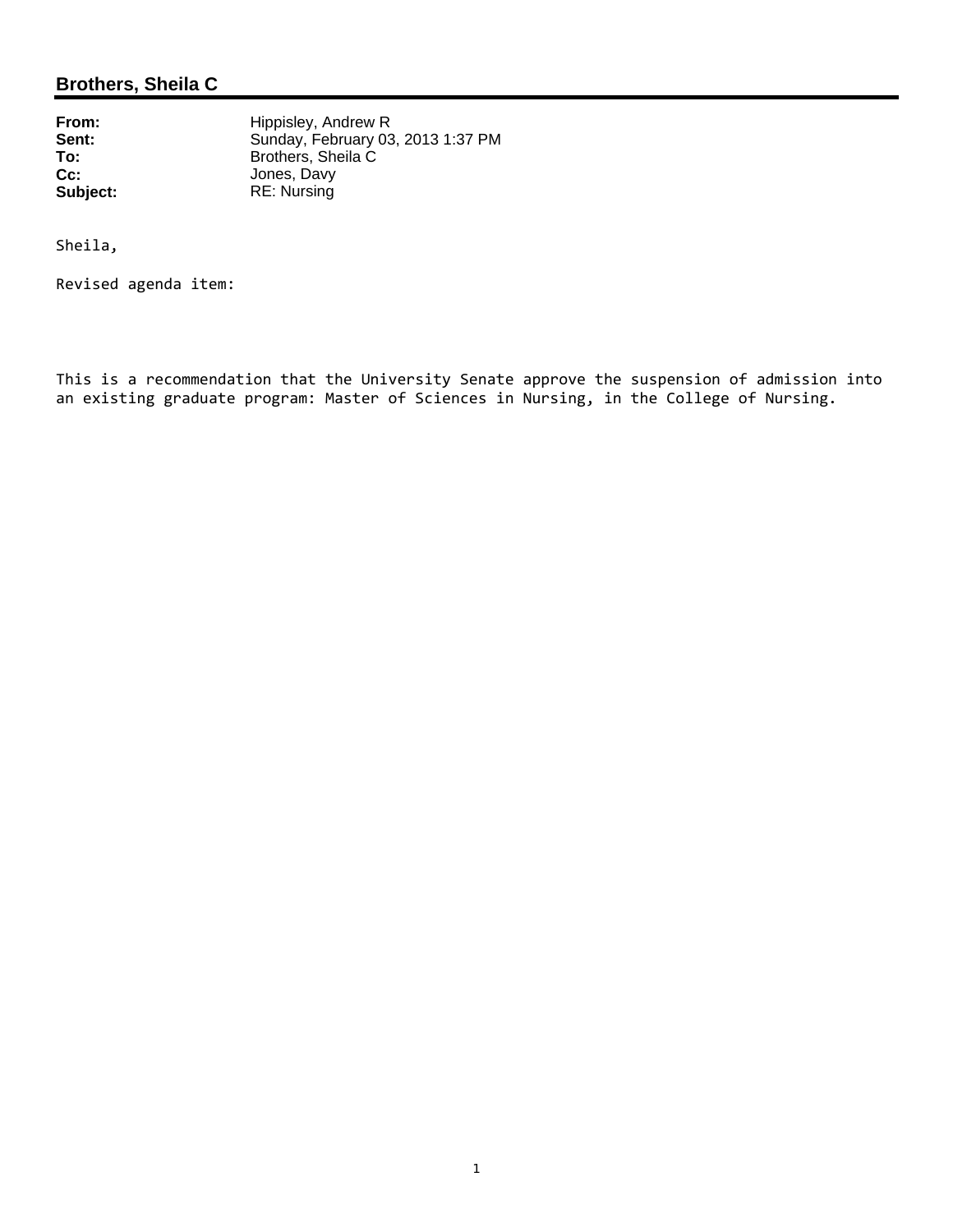

#### MEMORANDUM

Date: March 15, 2012 To: Heidi M. Anderson, PhD Chair, Health Care Colleges Council From: Patricia B. Howard, PhD, RN, NEA-BC, FAAN Associate Dean, MSN/DNP Studies Subject: Program Suspension - Master of Science in Nursing (MSN) Program: • Suspension of admissions • Retention of degree rights for future consideration

#### **Background Information**

Historically, the Master of Science in Nursing (MSN) degree program prepared graduate nurses for roles in direct and indirect care. However, in October 2004 the American Association of Colleges of Nursing (AACN), the organization that provides direction for graduate level nursing education, developed a position statement recommending that the nursing profession move to the practice doctorate as the entry level degree for advanced practice nurses (APN). Both direct care APNs (nurse practitioners, nurse midwives, nurse anesthetists, and clinical nurse specialists) and indirect care APNs (nursing administration, public health, etc.) were included in the position description for the Doctor of Nursing Practice (DNP). AACN continues to advocate for MSN programs that do not prepare advanced practice nurses (e.g., nursing informatics, clinical nurse leaders). While the College of Nursing considered offering a clinical nurse leader MSN program in 2006, efforts to secure University approval was tabled given the array of programmatic changes within the College.

The AACN DNP recommendation was made based on profound changes in increasingly complex health care systems, mandating changes to improve quality of care while reducing costs, improving access, eliminating disparities, and promoting safe practice. "Practice-focused doctoral programs are designed to prepare experts in specialized advanced nursing practice. They focus heavily on practice that is innovative and evidence-based, reflecting the application of credible research findings" (AACN Essentials of Doctoral Education for Advanced Nursing Practice, 2006, p. 3). The high number of credit hours in MSN programs preparing advanced practice nurses was also an influencing factor in this movement. Finally, the change was recommended in order to bring the nursing discipline to a similar level of preparation as other health care disciplines now prepared at the doctoral level. Examples of the practice doctorate level of education can be found in Physical Therapy (DPT), Pharmacology (Pharm.D.), and Audiology (AudD). The College of Nursing offers a Baccalaureate Degree entry option to prepare registered nurses. The DNP is considered a graduate professional program.

In 2001 the CON admitted its first cohort of students to the DNP program, which opened with an MSN entry to the practice doctorate program. It was the first of its type worldwide. Since then, the movement to the DNP has proliferated across the country and is being adopted in some countries internationally. According to AACN data, in 2006 there were 862 students enrolled in DNP programs, and in 2011 there were 8,973 students enrolled in DNP programs throughout the US. These numbers represent a mix of post BSN and post MSN



College of Nursing UK Medical Center 315 College of Nursing Bldg. Lexington, KY 40536-0232 859 323-6533 *fax* 859 323-1057 [www.mc.uky.edu/nursing](http://www.mc.uky.edu/nursing)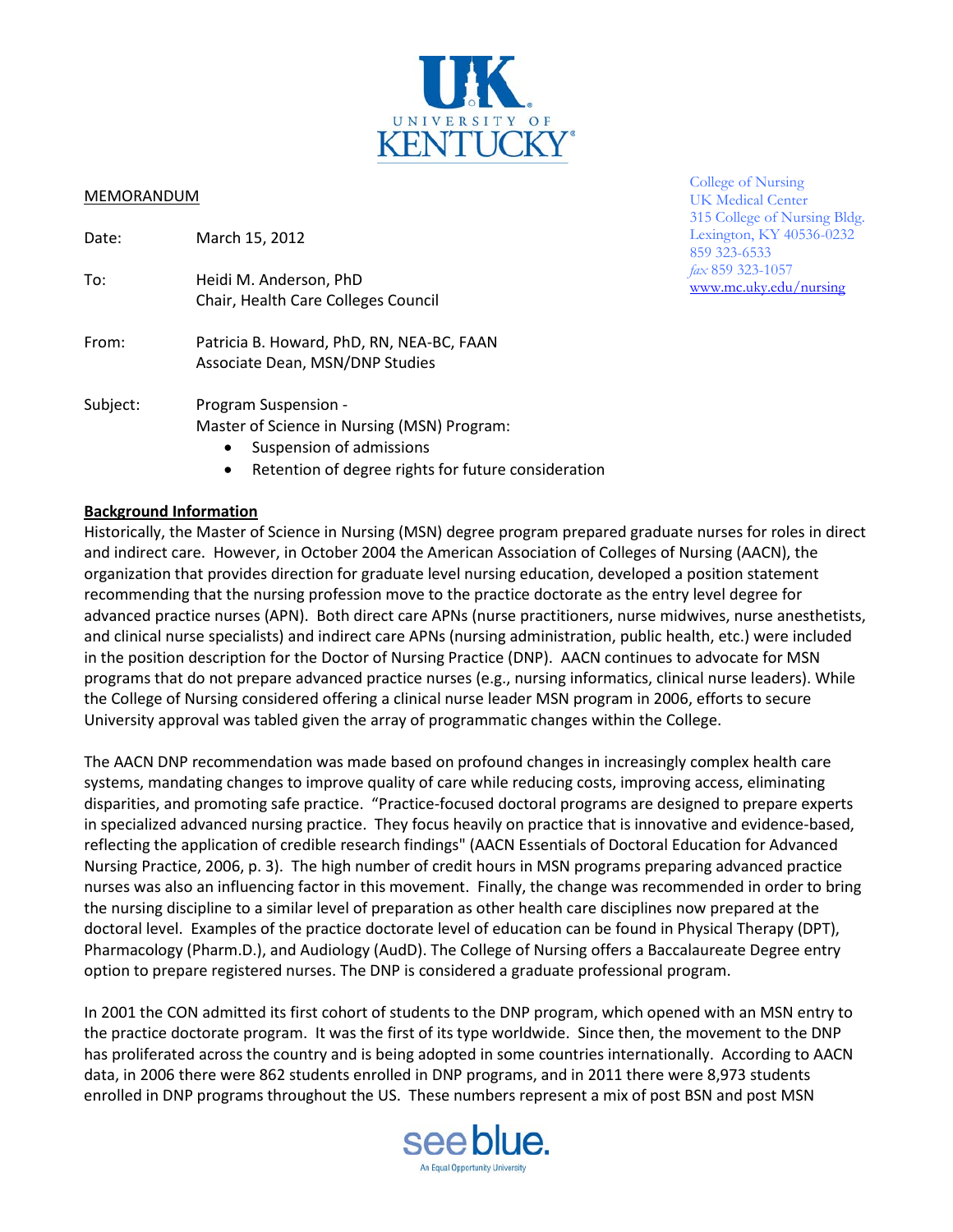enrolled students. Because of the success of and demand for the MSN-DNP program, and in keeping with the AACN recommendation for all programs offering APN programs to move to the DNP level by 2015, the faculty agreed to be an early adopter of the post-Bachelor of Science in Nursing (BSN) entry option to the DNP program. The first cohort of students was admitted in the fall of 2009.

## **Faculty Decision**.

September 5, 2008, the faculty members of the Master of Science Program Committee voted to admit the last cohort of MSN applicants in fall 2009, with an expected completion date of no later than 2013. Per the College's bylaws, in September of 2008, the required two thirds vote of the CON total faculty was met to implement the BSN-DNP entry option, effective fall 2009. Of the 48 faculty who voted, 26 had graduate status. This represents a majority of the 29 College of Nursing faculty with Graduate School status in 2008. Once faculty made these recommendations, forums were held with students and faculty to (1.) assure them of continued efforts for quality in the MSN program and (2.) offer students enrolled in the MSN program the option to transition to the BSN-DNP program beginning in fall 2009. Approved course substitutions were shared with students. Fifteen students enrolled in the MSN program made the transition to the BSN-DNP curriculum.

During the process of the BSN-DNP curriculum development, faculty focused on the DNP option as the College's one pathway to prepare APNs, not only because of the national movement but also because of limited resources. However, selected MSN courses remained open because we awarded the MSN degree enroute to the College's BSN-PhD option.

More recently, in December 2011 the PhD Program Committee recommended to the graduate faculty a revised BSN-PhD curriculum plan that does not award the MSN degree en route to the PhD. This BSN-PhD proposed curriculum was approved by the graduate faculty in February 2012. Furthermore, at the December 2011 graduate faculty meeting a motion was made to suspend admission to the MSN program but maintain the MSN degree with review by the CON faculty within 5 years (by Spring 2017). Results of the vote on suspension of the MSN program were reported at the January 13, 2012 total faculty meeting; 60% of the College's graduate faculty voted in favor of this motion. The College requests the 5 year window in order to assess whether it wants to redesign the MSN program to prepare nurses for areas other than advanced practice. For these reasons, this request is submitted for suspension of admissions to the MSN program in the College of Nursing.

### **Suspension of Admissions to the MSN Program**

*We formally request on behalf of the faculty:* 

- *(1) suspension of admissions to the MSN program and, simultaneously,*
- *(2) that the MSN degree be maintained for continuing students in the MSN program and continuing students in the original BSN-PhD program, which currently awards the MSN en route to the PhD, with review by CON faculty within 5 years.*

We appreciate the consideration of the Health Care Colleges Council and await further direction on additional approvals that are necessary. I can be reached at phhowa00@uky.edu or Pamela Knight at 859-323-3304 if additional information is needed.

cc: Dr. Jane Kirschling

Dr. Jeannine Blackwell CON members of Health Care Colleges Council Gia Mudd, Representatives Darlene Welsh, Representatives Elizabeth Tovar, Alternate Ana Maria Quelopana, Alternate